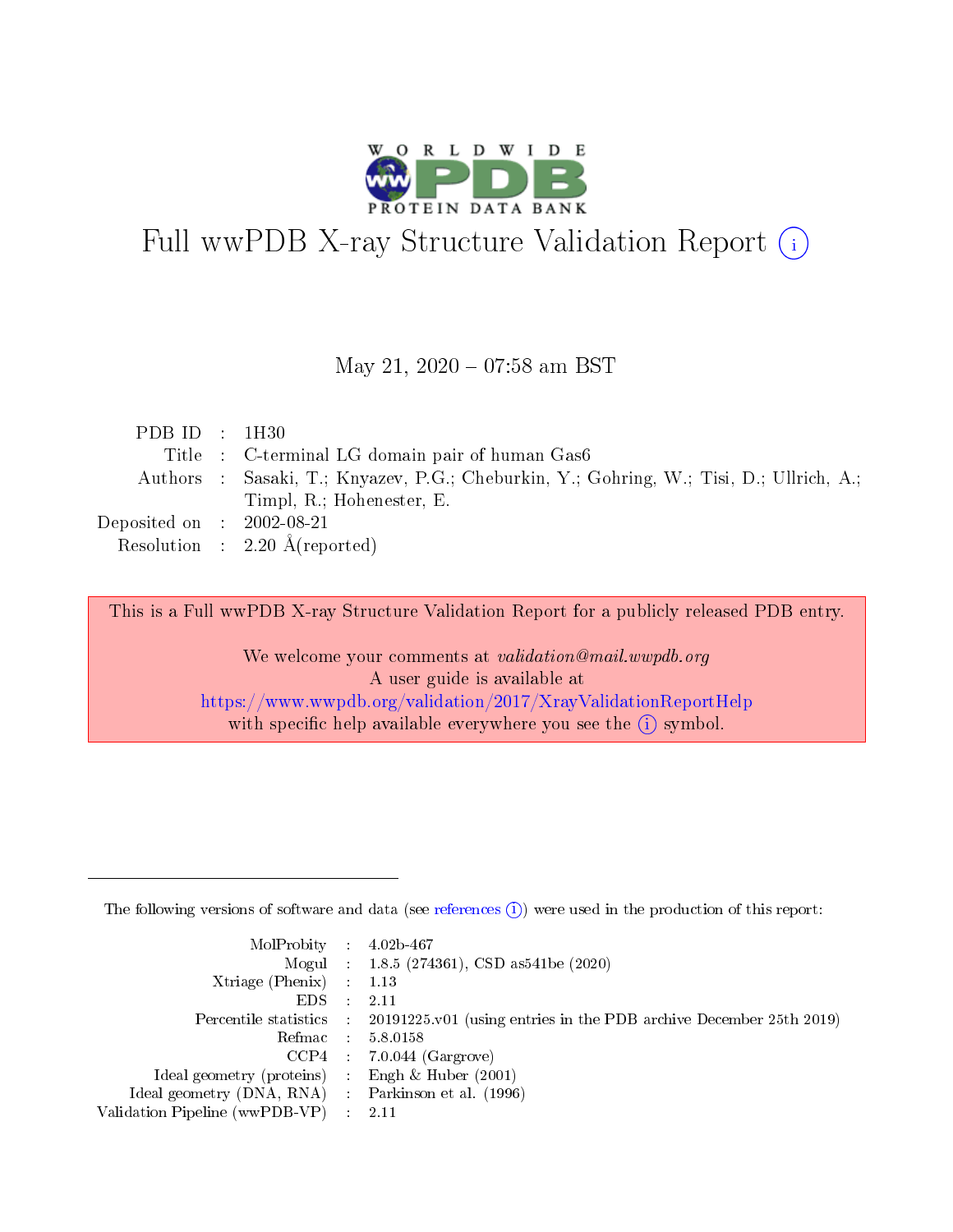# 1 [O](https://www.wwpdb.org/validation/2017/XrayValidationReportHelp#overall_quality)verall quality at a glance  $(i)$

The following experimental techniques were used to determine the structure: X-RAY DIFFRACTION

The reported resolution of this entry is 2.20 Å.

Percentile scores (ranging between 0-100) for global validation metrics of the entry are shown in the following graphic. The table shows the number of entries on which the scores are based.



| Metric                | Whole archive        | Similar resolution                                                     |  |  |
|-----------------------|----------------------|------------------------------------------------------------------------|--|--|
|                       | $(\#\text{Entries})$ | $(\#\text{Entries},\,\text{resolution}\,\,\text{range}(\textup{\AA}))$ |  |  |
| $R_{free}$            | 130704               | 4898 (2.20-2.20)                                                       |  |  |
| Clashscore            | 141614               | $5594(2.20-2.20)$                                                      |  |  |
| Ramachandran outliers | 138981               | $5503(2.20-2.20)$                                                      |  |  |
| Sidechain outliers    | 138945               | $5504(2.20-2.20)$                                                      |  |  |
| RSRZ outliers         | 127900               | $4800(2.20-2.20)$                                                      |  |  |

The table below summarises the geometric issues observed across the polymeric chains and their fit to the electron density. The red, orange, yellow and green segments on the lower bar indicate the fraction of residues that contain outliers for  $>=3, 2, 1$  and 0 types of geometric quality criteria respectively. A grey segment represents the fraction of residues that are not modelled. The numeric value for each fraction is indicated below the corresponding segment, with a dot representing fractions  $\epsilon=5\%$  The upper red bar (where present) indicates the fraction of residues that have poor fit to the electron density. The numeric value is given above the bar.

| Mol       | $\Delta$ hain | Length | Quality of chain |     |    |  |  |
|-----------|---------------|--------|------------------|-----|----|--|--|
| <u>д.</u> | . .           | 10c    | 11%<br>67%       | 25% | 7% |  |  |

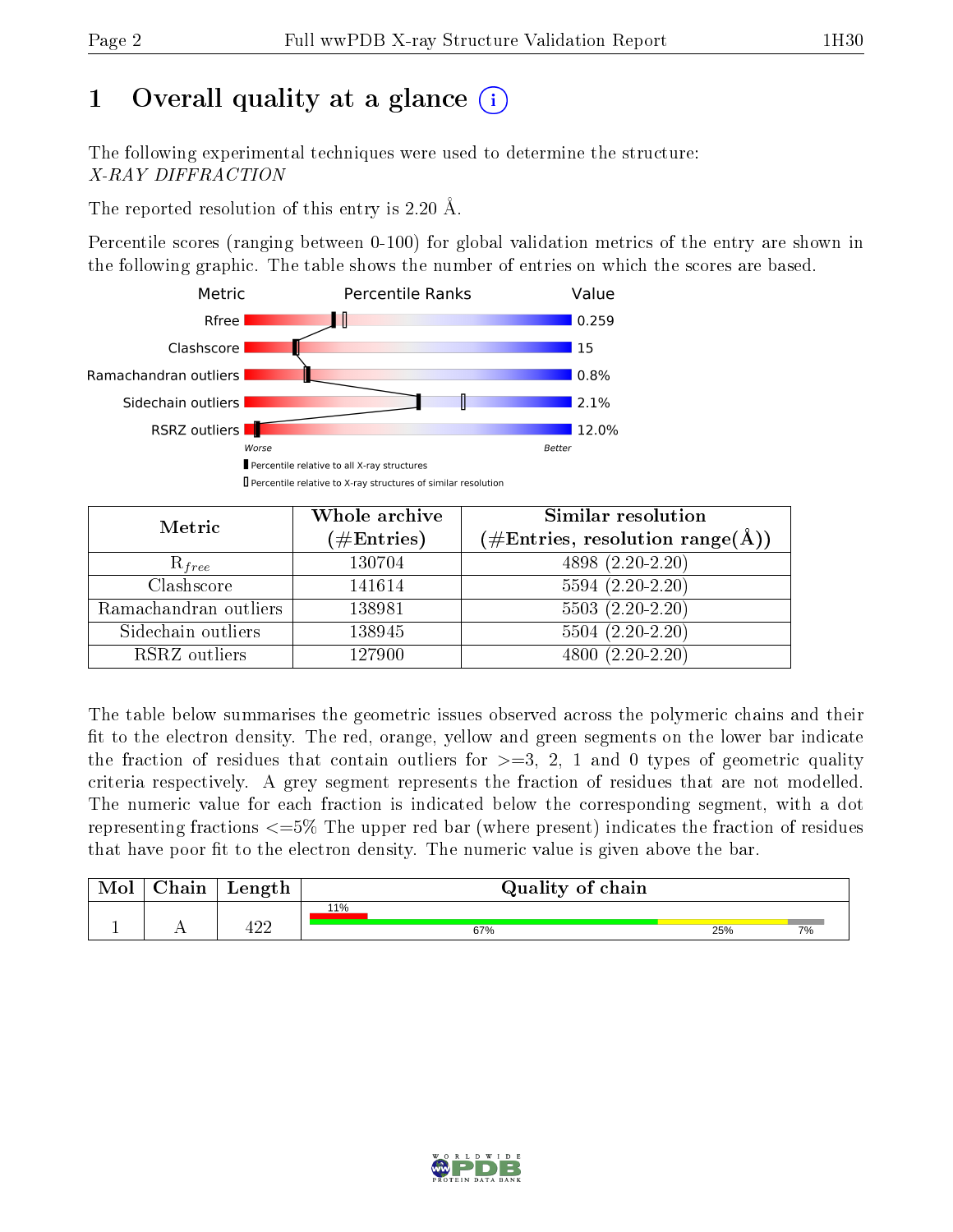# 2 Entry composition (i)

There are 4 unique types of molecules in this entry. The entry contains 3182 atoms, of which 0 are hydrogens and 0 are deuteriums.

In the tables below, the ZeroOcc column contains the number of atoms modelled with zero occupancy, the AltConf column contains the number of residues with at least one atom in alternate conformation and the Trace column contains the number of residues modelled with at most 2 atoms.

Molecule 1 is a protein called GROWTH-ARREST-SPECIFIC PROTEIN.

| Mol | Chain | Residues | Atoms         |      |     |     | $\text{ZeroOcc} \mid \text{AltConf} \mid \text{Trace} \mid$ |  |  |
|-----|-------|----------|---------------|------|-----|-----|-------------------------------------------------------------|--|--|
|     |       | 391      | Totar<br>3049 | 1937 | 542 | 554 | 16                                                          |  |  |

Molecule 2 is CALCIUM ION (three-letter code: CA) (formula: Ca).

|  | $\text{Mol}$   Chain   Residues | Atoms | ZeroOcc   AltConf |  |
|--|---------------------------------|-------|-------------------|--|
|  |                                 | Total |                   |  |

• Molecule 3 is SULFATE ION (three-letter code: SO4) (formula:  $O_4S$ ).



|  | $Mol$   Chain   Residues | Atoms     | $ZeroOcc$   AltConf |
|--|--------------------------|-----------|---------------------|
|  |                          | Total O S |                     |
|  |                          | Total O S |                     |

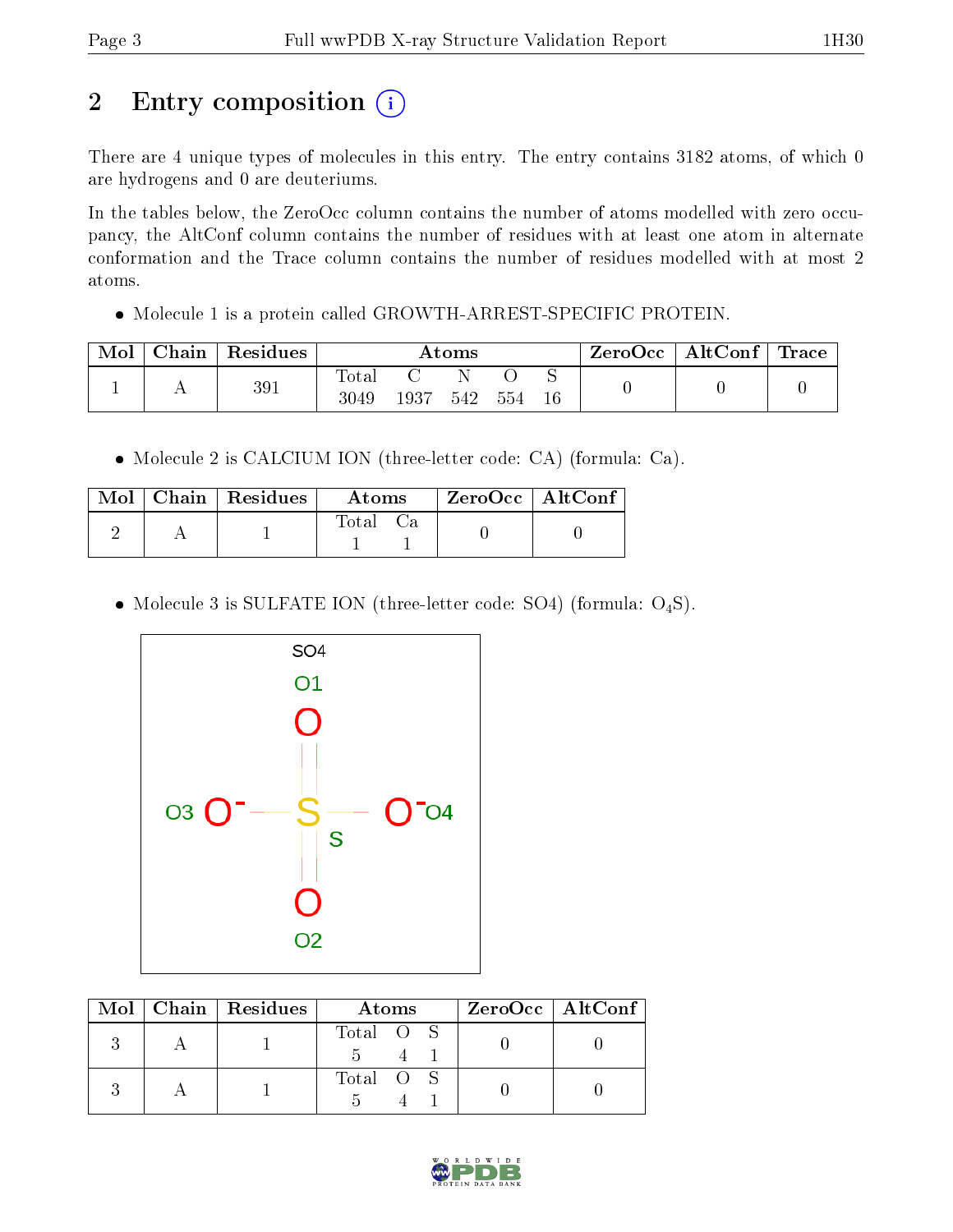$\bullet\,$  Molecule 4 is water.

| Mol | Chain   Residues | Atoms                 | $ZeroOcc \   \ AltConf$ |  |
|-----|------------------|-----------------------|-------------------------|--|
|     | 1 ດດ             | Total<br>1 ດດ<br>1 ດດ |                         |  |

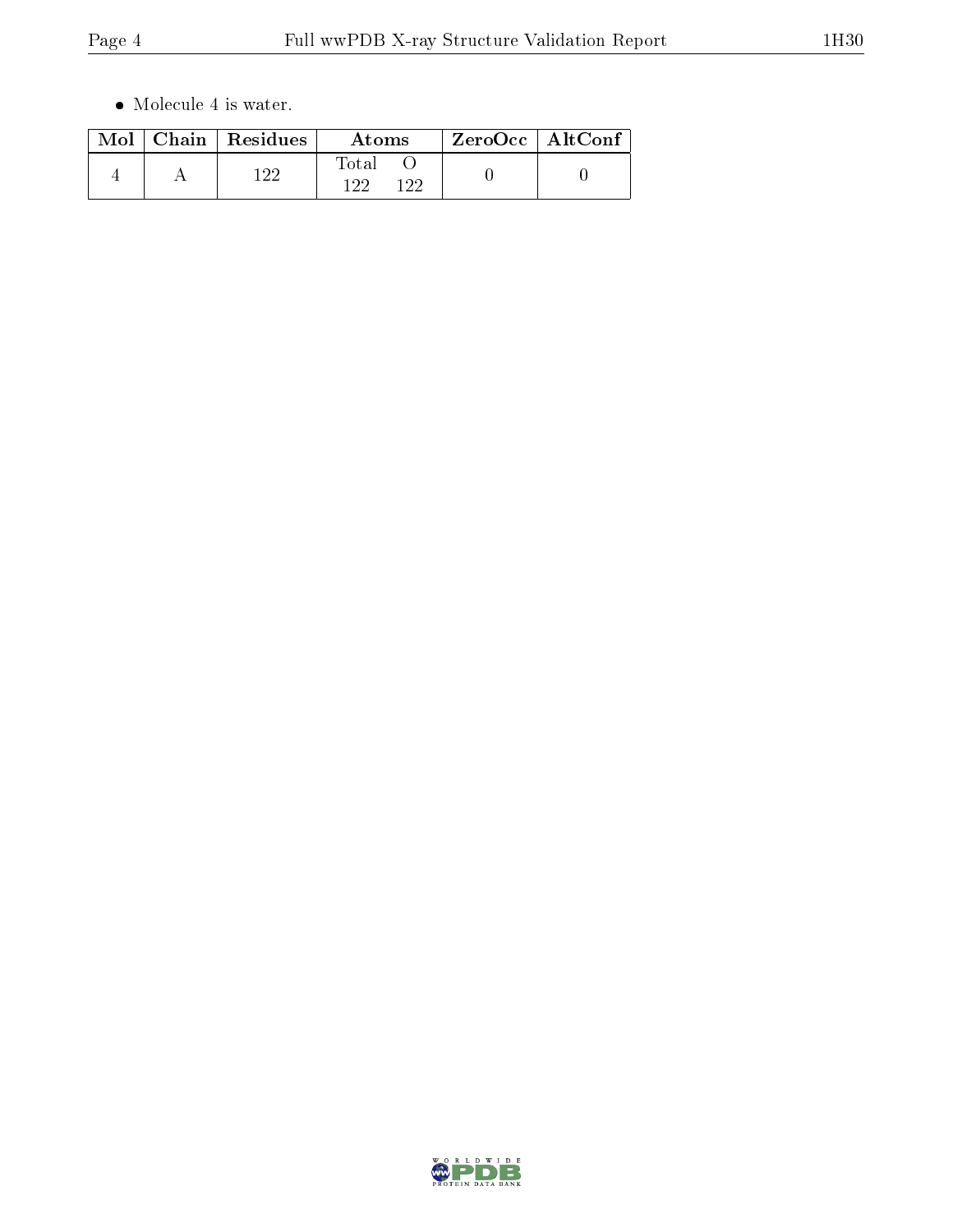# 3 Residue-property plots  $(i)$

These plots are drawn for all protein, RNA and DNA chains in the entry. The first graphic for a chain summarises the proportions of the various outlier classes displayed in the second graphic. The second graphic shows the sequence view annotated by issues in geometry and electron density. Residues are color-coded according to the number of geometric quality criteria for which they contain at least one outlier: green  $= 0$ , yellow  $= 1$ , orange  $= 2$  and red  $= 3$  or more. A red dot above a residue indicates a poor fit to the electron density (RSRZ  $> 2$ ). Stretches of 2 or more consecutive residues without any outlier are shown as a green connector. Residues present in the sample, but not in the model, are shown in grey.



• Molecule 1: GROWTH-ARREST-SPECIFIC PROTEIN

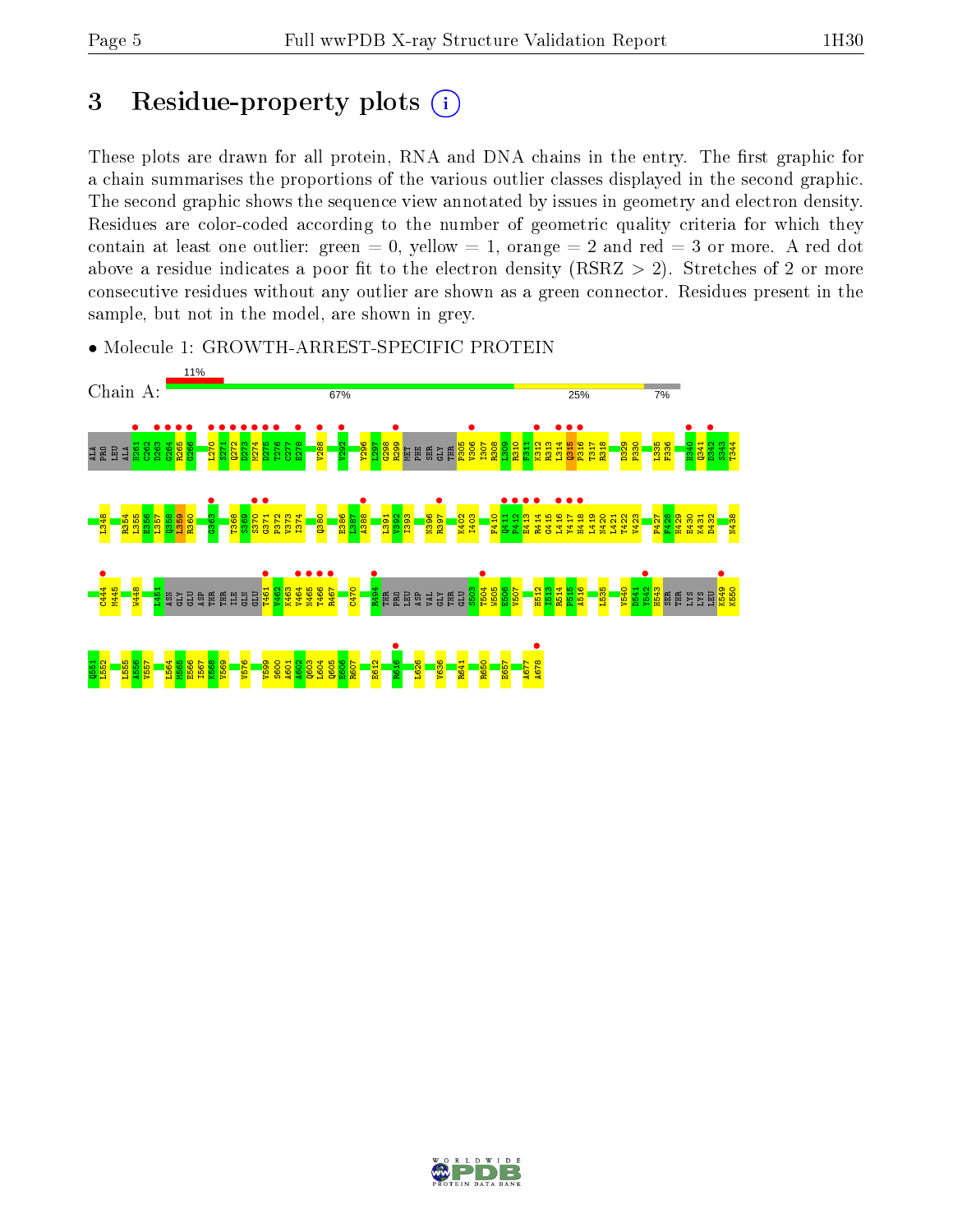# 4 Data and refinement statistics  $(i)$

| Property                                                         | Value                                             | Source     |
|------------------------------------------------------------------|---------------------------------------------------|------------|
| Space group                                                      | I 41 2 2                                          | Depositor  |
| Cell constants                                                   | $111.31\overline{\text{A}}$<br>217.72Å<br>111.31Å | Depositor  |
| a, b, c, $\alpha$ , $\beta$ , $\gamma$                           | $90.00^{\circ}$<br>$90.00^\circ$<br>$90.00^\circ$ |            |
| Resolution $(A)$                                                 | 20.00<br>$-2.20$                                  | Depositor  |
|                                                                  | $-2.20$<br>19.88                                  | <b>EDS</b> |
| % Data completeness                                              | $99.9(20.00-2.20)$                                | Depositor  |
| (in resolution range)                                            | 99.9 (19.88-2.20)                                 | <b>EDS</b> |
| $R_{merge}$                                                      | 0.08                                              | Depositor  |
| $\mathrm{R}_{sym}$                                               | (Not available)                                   | Depositor  |
| $\sqrt{I/\sigma}(I) > 1$                                         | $5.03$ (at 2.19Å)                                 | Xtriage    |
| Refinement program                                               | $\overline{\text{CNS} 1.1}$                       | Depositor  |
|                                                                  | 0.234, 0.259                                      | Depositor  |
| $R, R_{free}$                                                    | 0.234<br>0.259<br>$\frac{1}{2}$                   | DCC        |
| $R_{free}$ test set                                              | $3471$ reflections $(9.92\%)$                     | wwPDB-VP   |
| Wilson B-factor $(A^2)$                                          | 35.3                                              | Xtriage    |
| Anisotropy                                                       | 0.158                                             | Xtriage    |
| Bulk solvent $k_{sol}(\text{e}/\text{A}^3), B_{sol}(\text{A}^2)$ | $0.35$ , 46.6                                     | <b>EDS</b> |
| L-test for $\mathrm{twinning}^2$                                 | $< L >$ = 0.49, $< L2$ = 0.33                     | Xtriage    |
| Estimated twinning fraction                                      | No twinning to report.                            | Xtriage    |
| $F_o, F_c$ correlation                                           | 0.93                                              | <b>EDS</b> |
| Total number of atoms                                            | 3182                                              | wwPDB-VP   |
| Average B, all atoms $(A^2)$                                     | 41.0                                              | wwPDB-VP   |

Xtriage's analysis on translational NCS is as follows: The largest off-origin peak in the Patterson function is  $3.82\%$  of the height of the origin peak. No significant pseudotranslation is detected.

<sup>&</sup>lt;sup>2</sup>Theoretical values of  $\langle |L| \rangle$ ,  $\langle L^2 \rangle$  for acentric reflections are 0.5, 0.333 respectively for untwinned datasets, and 0.375, 0.2 for perfectly twinned datasets.



<span id="page-5-1"></span><span id="page-5-0"></span><sup>1</sup> Intensities estimated from amplitudes.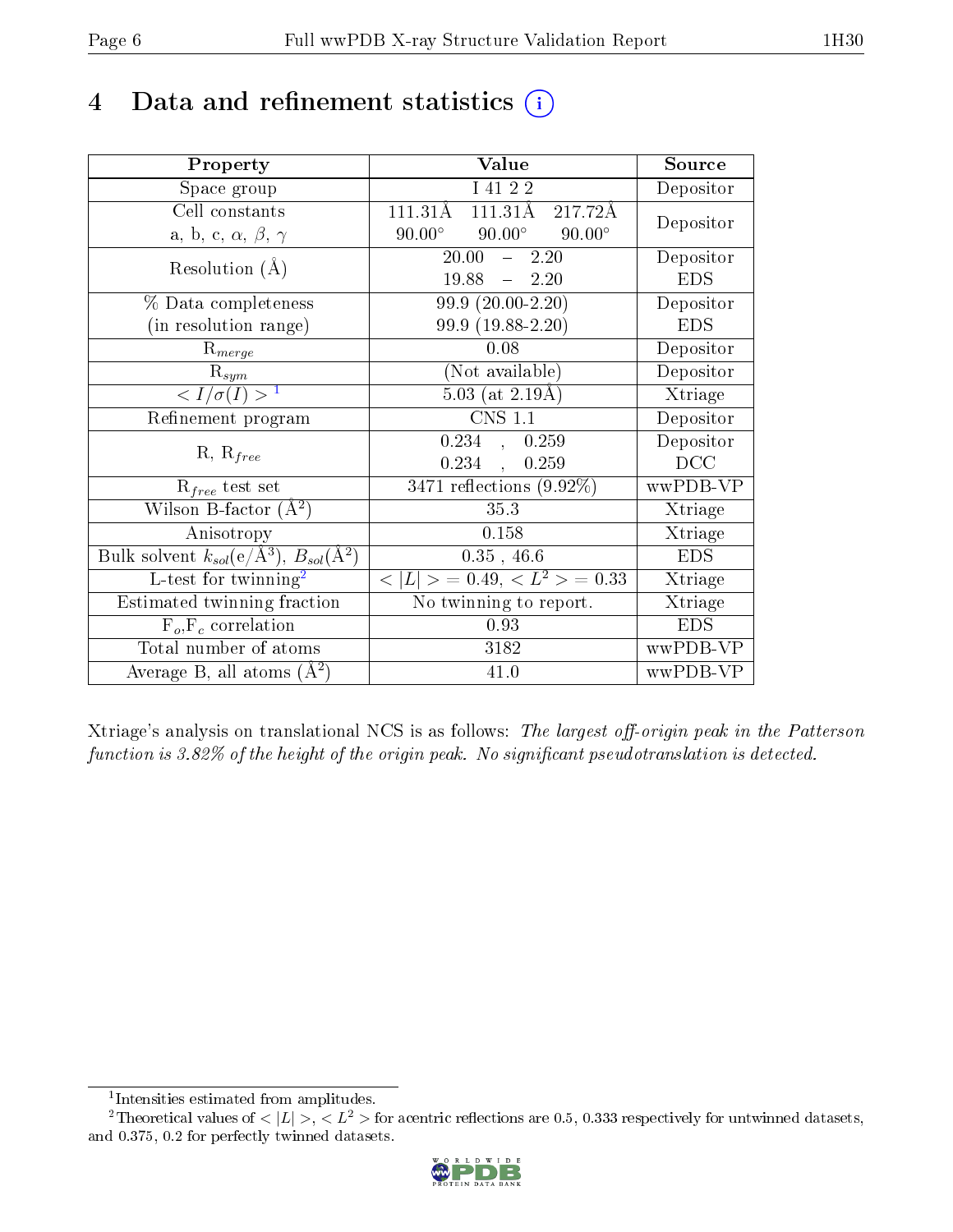# 5 Model quality  $(i)$

## 5.1 Standard geometry  $(i)$

Bond lengths and bond angles in the following residue types are not validated in this section: CA, SO4

The Z score for a bond length (or angle) is the number of standard deviations the observed value is removed from the expected value. A bond length (or angle) with  $|Z| > 5$  is considered an outlier worth inspection. RMSZ is the root-mean-square of all Z scores of the bond lengths (or angles).

|  | $Mol$   Chain |      | Bond lengths                    | Bond angles |        |  |
|--|---------------|------|---------------------------------|-------------|--------|--|
|  |               |      | RMSZ $ #Z  > 5$ RMSZ $ #Z  > 5$ |             |        |  |
|  |               | 0.34 | 0/3113                          | 0.63        | 0/4225 |  |

There are no bond length outliers.

There are no bond angle outliers.

There are no chirality outliers.

There are no planarity outliers.

### 5.2 Too-close contacts  $(i)$

In the following table, the Non-H and H(model) columns list the number of non-hydrogen atoms and hydrogen atoms in the chain respectively. The H(added) column lists the number of hydrogen atoms added and optimized by MolProbity. The Clashes column lists the number of clashes within the asymmetric unit, whereas Symm-Clashes lists symmetry related clashes.

|  |      |      | Mol   Chain   Non-H   H(model)   H(added)   Clashes   Symm-Clashes |
|--|------|------|--------------------------------------------------------------------|
|  | 3049 | 3051 |                                                                    |
|  |      |      |                                                                    |
|  |      |      |                                                                    |
|  | 122  |      |                                                                    |
|  | 3182 | 3051 |                                                                    |

The all-atom clashscore is defined as the number of clashes found per 1000 atoms (including hydrogen atoms). The all-atom clashscore for this structure is 15.

All (91) close contacts within the same asymmetric unit are listed below, sorted by their clash magnitude.

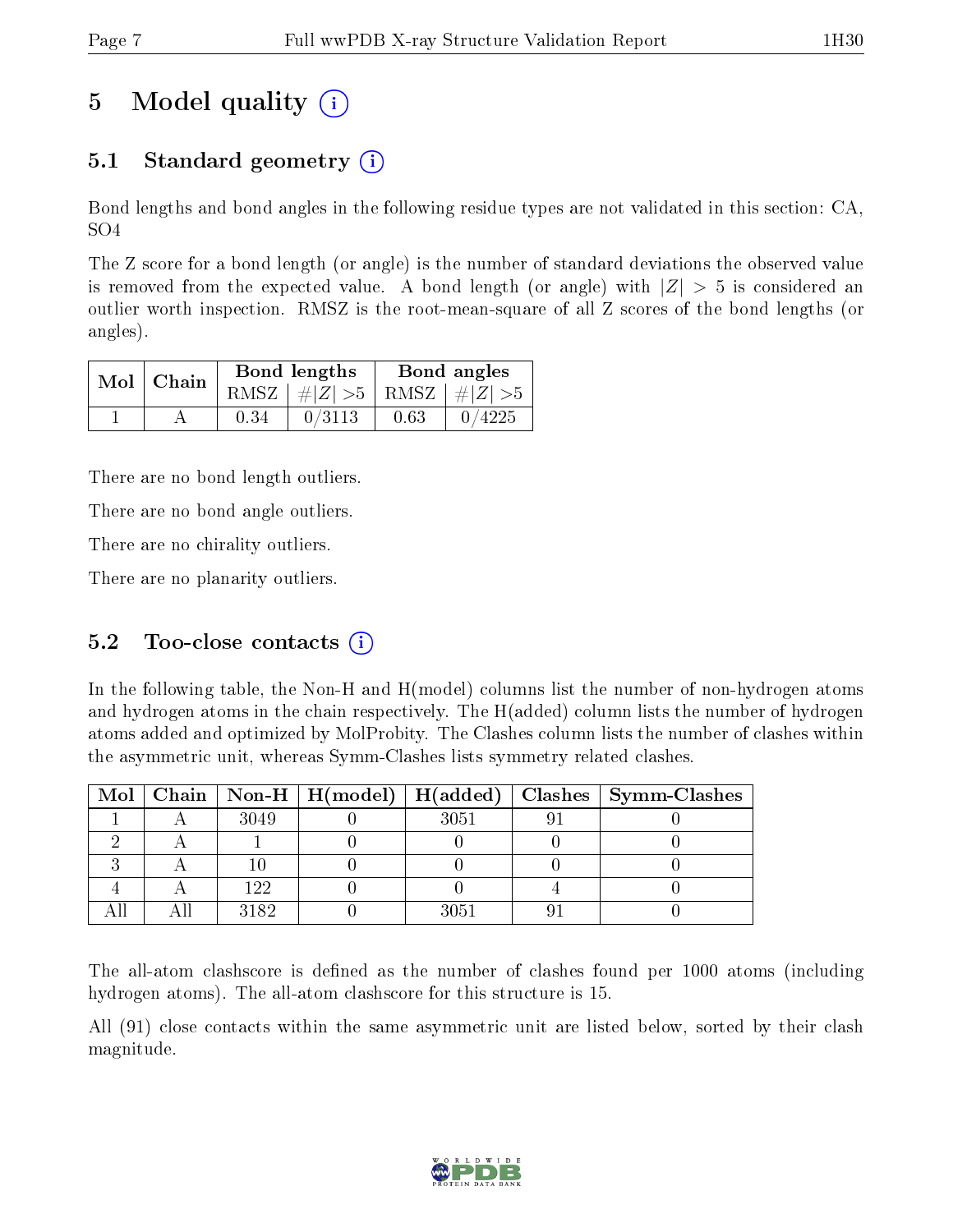| Atom-1              | Atom-2                         | Interatomic      | Clash         |
|---------------------|--------------------------------|------------------|---------------|
|                     |                                | distance $(\AA)$ | overlap $(A)$ |
| 1:A:516:ALA:HB3     | 1: A:641: ARG: HG3             | 1.55             | 0.87          |
| 1:A:444:CYS:HB2     | 4: A:2010:HOH:O                | 1.78             | 0.83          |
| 1:A:272:GLN:HA      | 1:A:549:LYS:NZ                 | 1.95             | 0.81          |
| 1:A:567:ILE:HG23    | 1:A:569:VAL:HG13               | 1.62             | 0.80          |
| 1: A:314: LEU:O     | 1:A:315:GLN:HB3                | 1.83             | 0.77          |
| 1:A:599:VAL:HB      | 1: A:603: GLN: HG3             | 1.64             | 0.76          |
| 1: A:650:ARG:HH11   | 1:A:650:ARG:HB2                | 1.49             | 0.76          |
| 1: A: 313: ARG: HG2 | 1: A:317:THR:HG21              | 1.66             | 0.76          |
| 1: A:650: ARG: NH1  | 1: A:650: ARG:HB2              | 2.01             | 0.75          |
| 1:A:318:ARG:NH2     | 1:A:388:ALA:HB2                | 2.02             | 0.73          |
| 1:A:540:VAL:HG22    | 1: A:636: VAL:HG21             | 1.75             | 0.67          |
| 1:A:314:LEU:HD13    | 1:A:416:LEU:HD13               | 1.75             | 0.67          |
| 1:A:272:GLN:HA      | 1:A:549:LYS:HZ1                | 1.61             | 0.64          |
| 1: A: 566: GLU: CD  | 1: A:566: GLU: H               | 2.01             | 0.63          |
| 1:A:341:GLN:HE21    | 1: A:360:ARG:NH1               | 1.98             | 0.62          |
| 1:A:402:LYS:NZ      | 1:A:402:LYS:HB3                | 2.16             | 0.61          |
| 1:A:677:ALA:O       | 1:A:678:ALA:HB3                | 2.02             | 0.60          |
| 1: A:374: ILE: HG23 | 1: A:380: GLN: NE2             | 2.17             | 0.60          |
| 1:A:307:ILE:HD13    | 1:A:461:THR:HB                 | 1.85             | 0.59          |
| 1: A: 355: LEU: HG  | 1: A:374: ILE: HG13            | 1.85             | 0.58          |
| 1: A:415: GLY: C    | 1: A:416:LEU:HD22              | 2.24             | 0.58          |
| 1:A:514:ARG:NH2     | 4:A:2062:HOH:O                 | 2.37             | 0.58          |
| 1:A:298:GLY:O       | 1:A:299:ARG:HB2                | 2.04             | 0.57          |
| 1: A:296:TYR:CZ     | 1:A:298:GLY:HA3                | 2.40             | 0.57          |
| 1: A:600: SER:OG    | 1: A:603: GLN: HG2             | 2.05             | 0.57          |
| 1: A: 505: TRP: NE1 | 1:A:612:GLU:HG2                | 2.20             | 0.56          |
| 1: A:306: VAL:HG22  | 1:A:423:VAL:O                  | 2.04             | 0.56          |
| 1:A:335:LEU:HD23    | 1:A:348:LEU:HB3                | 1.87             | 0.56          |
| 1:A:318:ARG:HH21    | 1:A:388:ALA:HB2                | 1.70             | 0.56          |
| 1:A:357:LEU:HD22    | 1: A: 393: ILE: HD11           | 1.87             | 0.55          |
| 1:A:265:ARG:HD3     | 4:A:2092:HOH:O                 | 2.06             | 0.55          |
| 1: A:344:THR:HA     | 1: A:360:ARG:O                 | 2.07             | 0.55          |
| 1:A:599:VAL:HB      | 1: A:603: GLN:CG               | 2.37             | 0.54          |
| 1: A: 336: PHE: HB3 | 1: A:422:THR:OG1               | 2.08             | 0.54          |
| 1:A:310:ARG:HG2     | 1: A:420: ASN:OD1              | 2.07             | 0.54          |
| 1: A:288: VAL:HG12  | 1:A:288:VAL:O                  | 2.09             | 0.53          |
| 1:A:341:GLN:HE21    | 1: A:360:ARG:HH11              | 1.56             | 0.53          |
| 1: A:600: SER:H     | 1: A:603: GLN:NE2              | 2.06             | 0.52          |
| 1:A:516:ALA:HB3     | 1: A:641: ARG: CG              | 2.34             | 0.52          |
| 1:A:357:LEU:HD23    | 1:A:403:ILE:HD12               | 1.92             | 0.51          |
| 1: A:505:TRP:CD1    | $1: A:612: \overline{GLU:HG2}$ | 2.46             | 0.50          |
| 1:A:305:PRO:HB3     | 1:A:422:THR:HB                 | 1.94             | 0.50          |

Continued on next page...

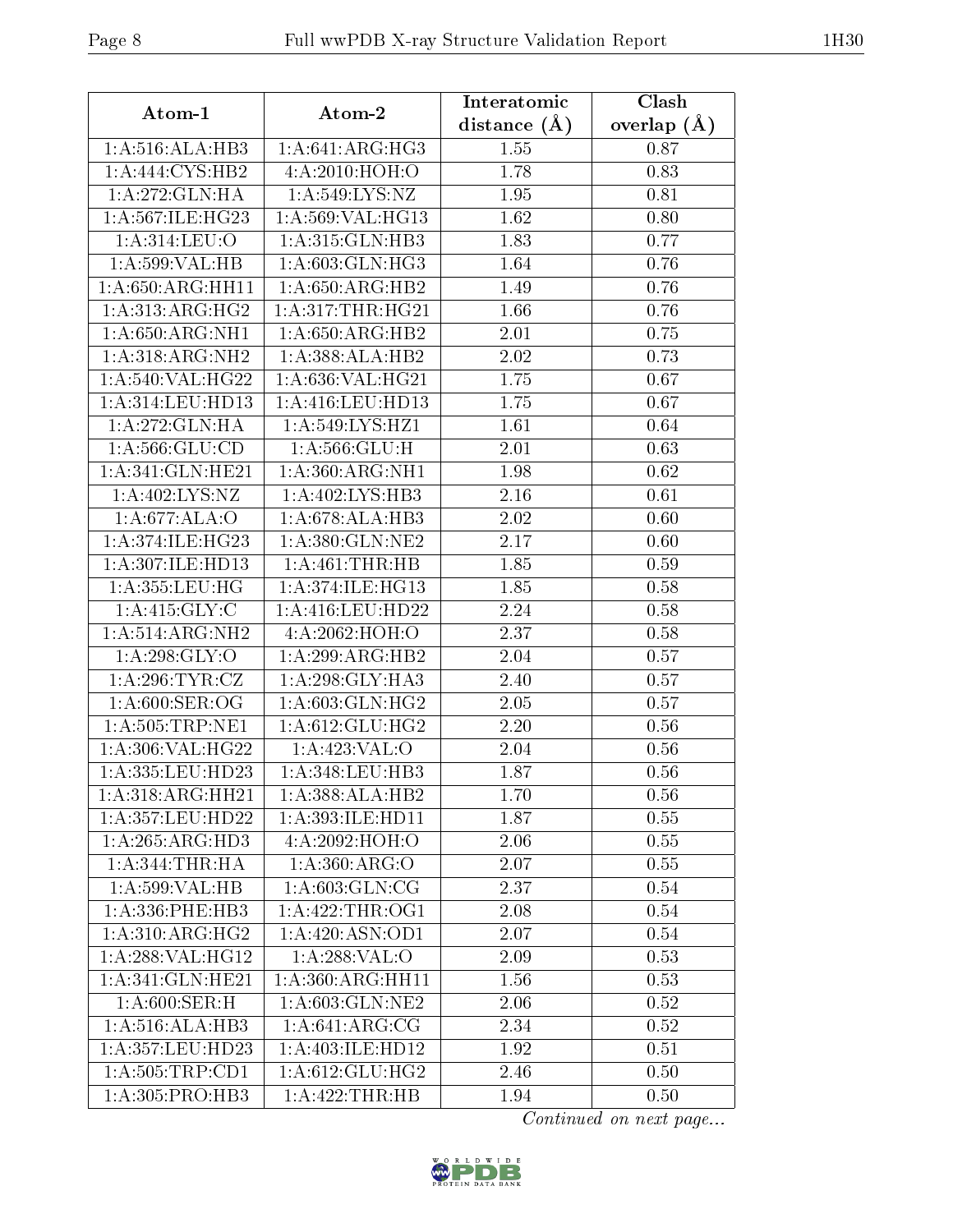| Commuca from previous page      |                                      | Interatomic       | Clash           |
|---------------------------------|--------------------------------------|-------------------|-----------------|
| Atom-1                          | Atom-2                               | distance $(\AA)$  | overlap $(\AA)$ |
| 1:A:557:VAL:HG21                | 1:A:607:ARG:HB3                      | 1.93              | 0.50            |
| 1:A:341:GLN:NE2                 | 1: A:360:ARG:NH1                     | 2.61              | 0.49            |
| 1: A:374: ILE: HG23             | 1:A:380:GLN:HE22                     | 1.76              | 0.49            |
| 1: A:312: LYS: HD2              | 1:A:312:LYS:N                        | 2.28              | 0.48            |
| 1:A:374:ILE:HD12                | 1: A:380: GLN: NE2                   | 2.28              | 0.48            |
| 1:A:429:HIS:CD2                 | 1:A:431:LYS:H                        | 2.31              | 0.48            |
| 1: A:314: LEU:O                 | 1: A:315: GLN: CB                    | 2.58              | 0.48            |
| 1:A:265:ARG:NH1                 | 1: A:626:LEU:O                       | 2.47              | 0.47            |
| 1:A:540:VAL:HG22                | 1: A:636: VAL:CG2                    | 2.44              | 0.47            |
| 1:A:370:SER:C                   | 1: A:372: PRO:CD                     | 2.82              | 0.47            |
| 1:A:373:VAL:HG13                | 1: A:373: VAL:O                      | 2.13              | 0.47            |
| 1: A:371: GLY:N                 | 1: A:372: PRO:HD3                    | 2.29              | 0.47            |
| 1: A: 413: GLU: O               | 1:A:414:ARG:HB2                      | 2.15              | 0.47            |
| 1: A:445: MET:HB3               | 1: A:448:TRP:HE1                     | 1.80              | 0.47            |
| 1:A:386:GLU:HA                  | $1:\overline{A}:391:\text{LEU}:HD23$ | 1.96              | 0.46            |
| 1:A:272:GLN:HA                  | 1: A:549: LYS: CE                    | 2.45              | 0.46            |
| 1:A:359:LEU:N                   | 1:A:359:LEU:HD12                     | 2.30              | 0.46            |
| 1: A:416:LEU:HD22               | 1: A:416: LEU: N                     | 2.31              | 0.46            |
| 1: A: 368: THR: OG1             | 1: A:403: ILE: HD11                  | 2.16              | 0.45            |
| 1: A: 438: ASN: ND2             | 1: A:657: GLU:OE2                    | 2.46              | 0.45            |
| 1: A:413: GLU:OE1               | 1:A:418:HIS:ND1                      | $\overline{2}.49$ | 0.45            |
| 1: A:270:LEU:HD21               | 1: A:274:MET:HB3                     | 1.98              | 0.45            |
| 1:A:306:VAL:O                   | 1:A:307:ILE:HG13                     | 2.16              | 0.45            |
| 1:A:354:ARG:NH1                 | 1: A:371: GLY:O                      | <b>2.50</b>       | 0.45            |
| 1:A:465:ASN:O                   | 1:A:467:ARG:N                        | 2.50              | 0.45            |
| 1: A: 543: HIS: HB2             | 1:A:552:LEU:HD11                     | 1.98              | 0.44            |
| 1: A: 550: LYS: NZ              | 1:A:550:LYS:HB3                      | 2.33              | 0.44            |
| 1: A:316: PRO:HG3               | 1: A: 417: TYR: CZ                   | 2.53              | 0.44            |
| $1: A:567: ILE: \overline{CG2}$ | 1:A:569:VAL:HG13                     | 2.41              | 0.44            |
| 1: A: 557: VAL: O               | 1:A:557:VAL:HG23                     | 2.18              | 0.43            |
| $1:A:46\overline{3:LYS:HG3}$    | 1: A: 463: LYS: O                    | 2.18              | 0.43            |
| 1: A:677: ALA:O                 | 1:A:678:ALA:CB                       | 2.67              | 0.43            |
| 1: A:470: CYS:HB3               | 4:A:2010:HOH:O                       | 2.17              | 0.43            |
| 1: A:396: ASN:O                 | 1:A:397:ARG:HB2                      | 2.18              | 0.43            |
| 1: A:298: GLY:O                 | 1:A:299:ARG:CB                       | 2.67              | 0.43            |
| 1: A: 512: HIS: CD2             | 1:A:576:VAL:HG22                     | 2.54              | 0.43            |
| 1: A:601: ALA:O                 | 1: A:605: GLN: HG2                   | 2.19              | 0.42            |
| 1: A:318: ARG: CZ               | 1:A:388:ALA:HB2                      | 2.49              | 0.42            |
| 1:A:422:THR:HG21                | 1:A:427:PRO:HG3                      | 2.01              | 0.42            |
| 1: A:329: ASP:HA                | 1:A:330:PRO:HD3                      | 1.86              | 0.41            |
| 1: A:650:ARG:CB                 | 1:A:650:ARG:HH11                     | 2.24              | 0.41            |

Continued from previous page.

Continued on next page...

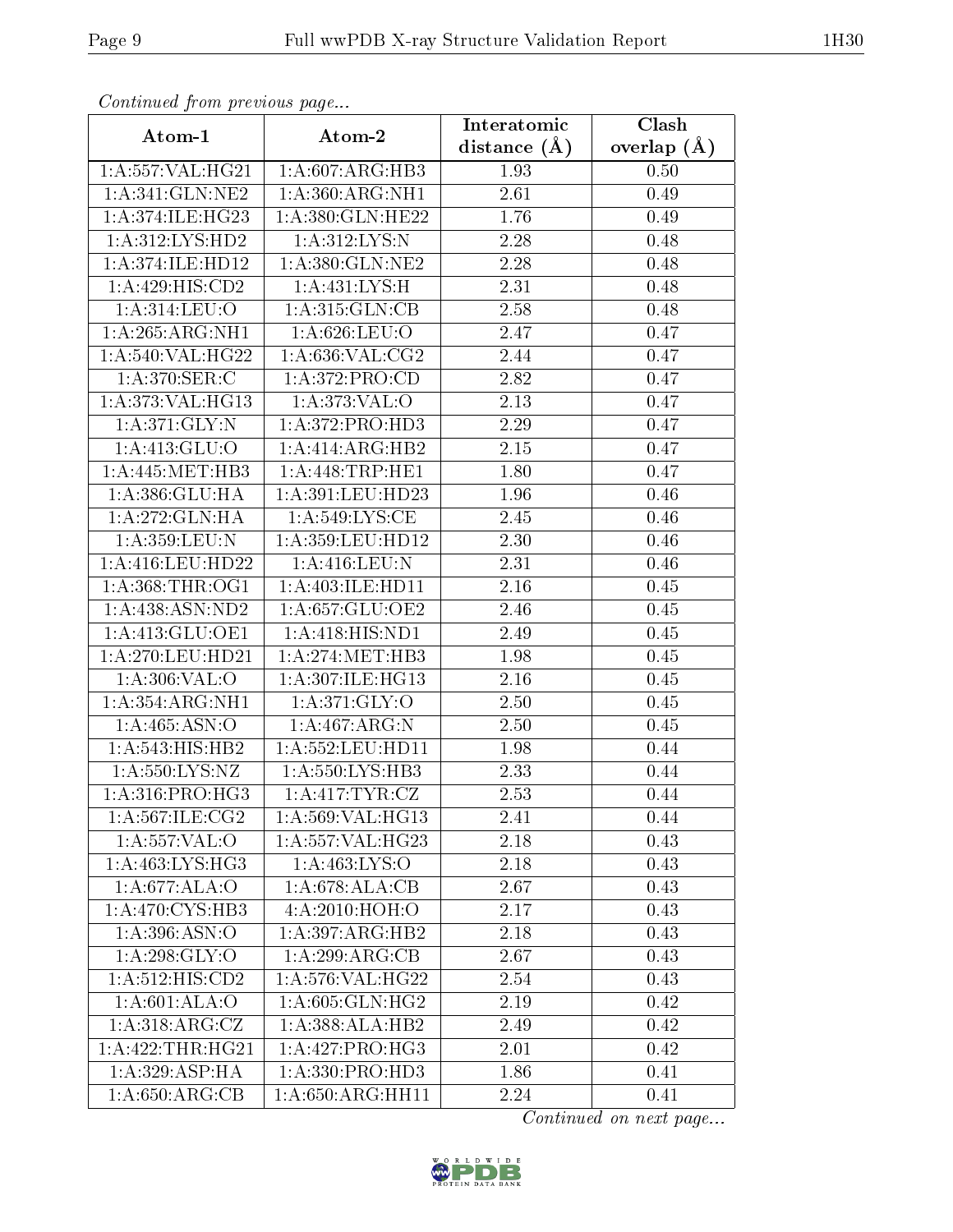|--|

| Atom-1             | Atom-2              | Interatomic<br>distance $(A)$ | Clash<br>overlap $(A)$ |
|--------------------|---------------------|-------------------------------|------------------------|
| 1: A:507: VAL:HGI1 | 1:A:535:LEU:HD21    | 2.03                          | 0.41                   |
| 1:A:357:LEU:HD23   | 1:A:403:ILE:CD1     | 2.51                          | 0.41                   |
| 1: A:504:THR:O     | 1: A: 504:THR: HG22 | 2.21                          | 0.41                   |
| 1:A:371:GLY:N      | 1:A:372:PRO:CD      | 2.83                          | 0.41                   |
| 1:A:402:LYS:HZ2    | 1:A:402:LYS:HB3     | 1.84                          | 0.40                   |
| 1:A:607:ARG:HA     | 1:A:607:ARG:NE      | 2.35                          | 0.40                   |
| 1: A:410: PHE:CE1  | 1:A:419:LEU:HD22    | 2.56                          | 0.40                   |
| 1:A:421:LEU:HD23   | 1:A:421:LEU:C       | 2.42                          | 0.40                   |

Continued from previous page...

There are no symmetry-related clashes.

### 5.3 Torsion angles  $(i)$

#### 5.3.1 Protein backbone (i)

In the following table, the Percentiles column shows the percent Ramachandran outliers of the chain as a percentile score with respect to all X-ray entries followed by that with respect to entries of similar resolution.

The Analysed column shows the number of residues for which the backbone conformation was analysed, and the total number of residues.

| $\mid$ Mol $\mid$ Chain $\mid$ | Analysed                                                    |  | Favoured   Allowed   Outliers   Percentiles |
|--------------------------------|-------------------------------------------------------------|--|---------------------------------------------|
|                                | $\mid$ 381/422 (90%)   362 (95%)   16 (4%)   3 (1%)   19 19 |  |                                             |

All (3) Ramachandran outliers are listed below:

| Mol | Chain | Res | Type |
|-----|-------|-----|------|
|     |       | 466 | TH R |
|     |       | 315 | GLN  |
|     |       | 464 |      |

#### 5.3.2 Protein sidechains  $(i)$

In the following table, the Percentiles column shows the percent sidechain outliers of the chain as a percentile score with respect to all X-ray entries followed by that with respect to entries of similar resolution.

The Analysed column shows the number of residues for which the sidechain conformation was analysed, and the total number of residues.

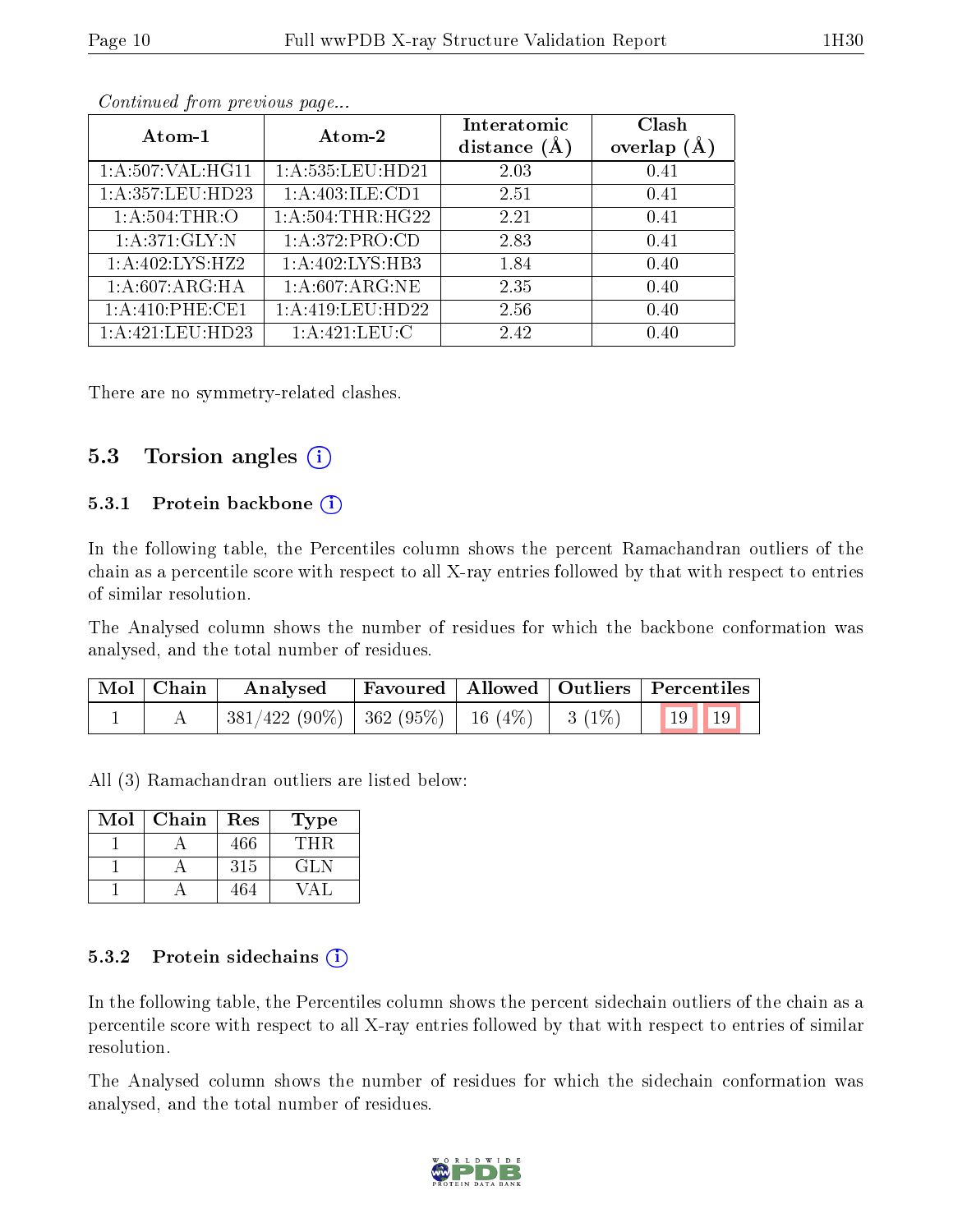| $\mid$ Mol $\mid$ Chain | Analysed                                                                                                                               |  | Rotameric   Outliers   Percentiles |  |
|-------------------------|----------------------------------------------------------------------------------------------------------------------------------------|--|------------------------------------|--|
|                         | $\begin{array}{ c c c c c c c c c } \hline \rule{0pt}{8ex} 330/356 & (93\% ) & 323 & (98\% ) & 7 & (2\% ) \hline \ \hline \end{array}$ |  | $53 \mid 67$                       |  |

All (7) residues with a non-rotameric sidechain are listed below:

| Mol | Chain | Res | <b>Type</b>      |
|-----|-------|-----|------------------|
|     |       | 308 | $AR\overline{G}$ |
|     |       | 359 | LEU              |
|     |       | 430 | <b>GLU</b>       |
|     |       | 432 | <b>ASP</b>       |
|     |       | 555 | LEU              |
|     |       | 564 | LEU              |
|     |       | 604 | LEU              |

Some sidechains can be flipped to improve hydrogen bonding and reduce clashes. All (7) such sidechains are listed below:

| Mol | Chain | Res | <b>Type</b> |
|-----|-------|-----|-------------|
|     |       | 341 | <b>GLN</b>  |
|     |       | 380 | <b>GLN</b>  |
|     |       | 429 | <b>HIS</b>  |
|     |       | 469 | <b>GLN</b>  |
|     |       | 543 | <b>HIS</b>  |
|     |       | 551 | <b>GLN</b>  |
|     |       | 603 | <b>GLN</b>  |

#### 5.3.3 RNA (i)

There are no RNA molecules in this entry.

#### 5.4 Non-standard residues in protein, DNA, RNA chains (i)

There are no non-standard protein/DNA/RNA residues in this entry.

### 5.5 Carbohydrates  $(i)$

There are no carbohydrates in this entry.

### 5.6 Ligand geometry (i)

Of 3 ligands modelled in this entry, 1 is monoatomic - leaving 2 for Mogul analysis.

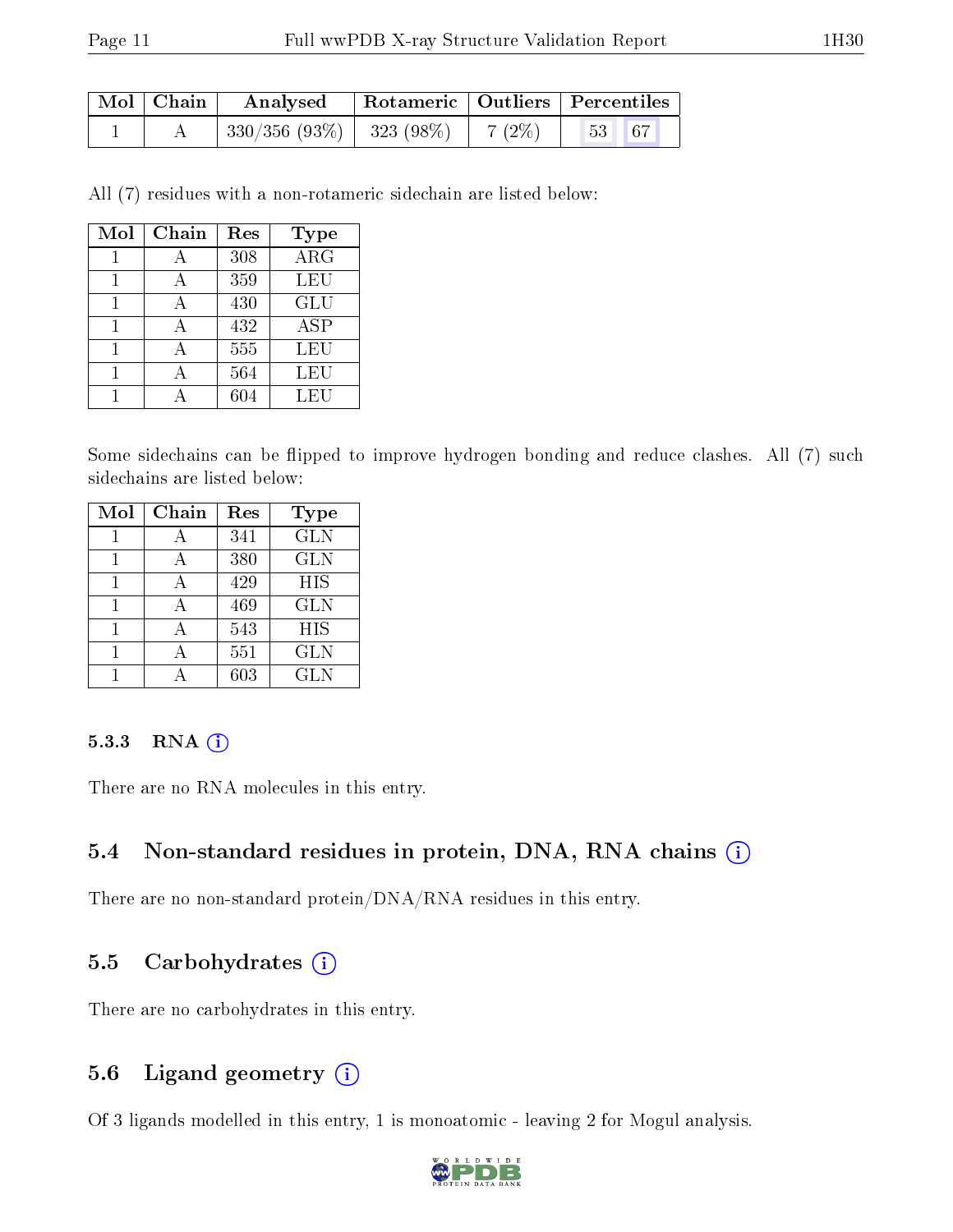In the following table, the Counts columns list the number of bonds (or angles) for which Mogul statistics could be retrieved, the number of bonds (or angles) that are observed in the model and the number of bonds (or angles) that are dened in the Chemical Component Dictionary. The Link column lists molecule types, if any, to which the group is linked. The Z score for a bond length (or angle) is the number of standard deviations the observed value is removed from the expected value. A bond length (or angle) with  $|Z| > 2$  is considered an outlier worth inspection. RMSZ is the root-mean-square of all Z scores of the bond lengths (or angles).

| Mol<br>Chain<br>Res |      | $\mathop{\rm Link}\nolimits$ | Bond lengths                 |        |      | Bond angles |        |          |               |
|---------------------|------|------------------------------|------------------------------|--------|------|-------------|--------|----------|---------------|
|                     | Type |                              |                              | Jounts | RMSZ | Z <br>#     | Counts | RMSZ     | #<br>$\Delta$ |
| ◡                   | SO4  | 702                          | $\qquad \qquad \blacksquare$ | 4,4,4  | 0.27 |             | 6.6.6  | $0.06\,$ |               |
|                     | SO4  | 703                          | $\qquad \qquad$              | 4,4,4  | 0.27 |             | 6,6,6  | $0.05\,$ |               |

There are no bond length outliers.

There are no bond angle outliers.

There are no chirality outliers.

There are no torsion outliers.

There are no ring outliers.

No monomer is involved in short contacts.

### 5.7 [O](https://www.wwpdb.org/validation/2017/XrayValidationReportHelp#nonstandard_residues_and_ligands)ther polymers  $(i)$

There are no such residues in this entry.

## 5.8 Polymer linkage issues (i)

There are no chain breaks in this entry.

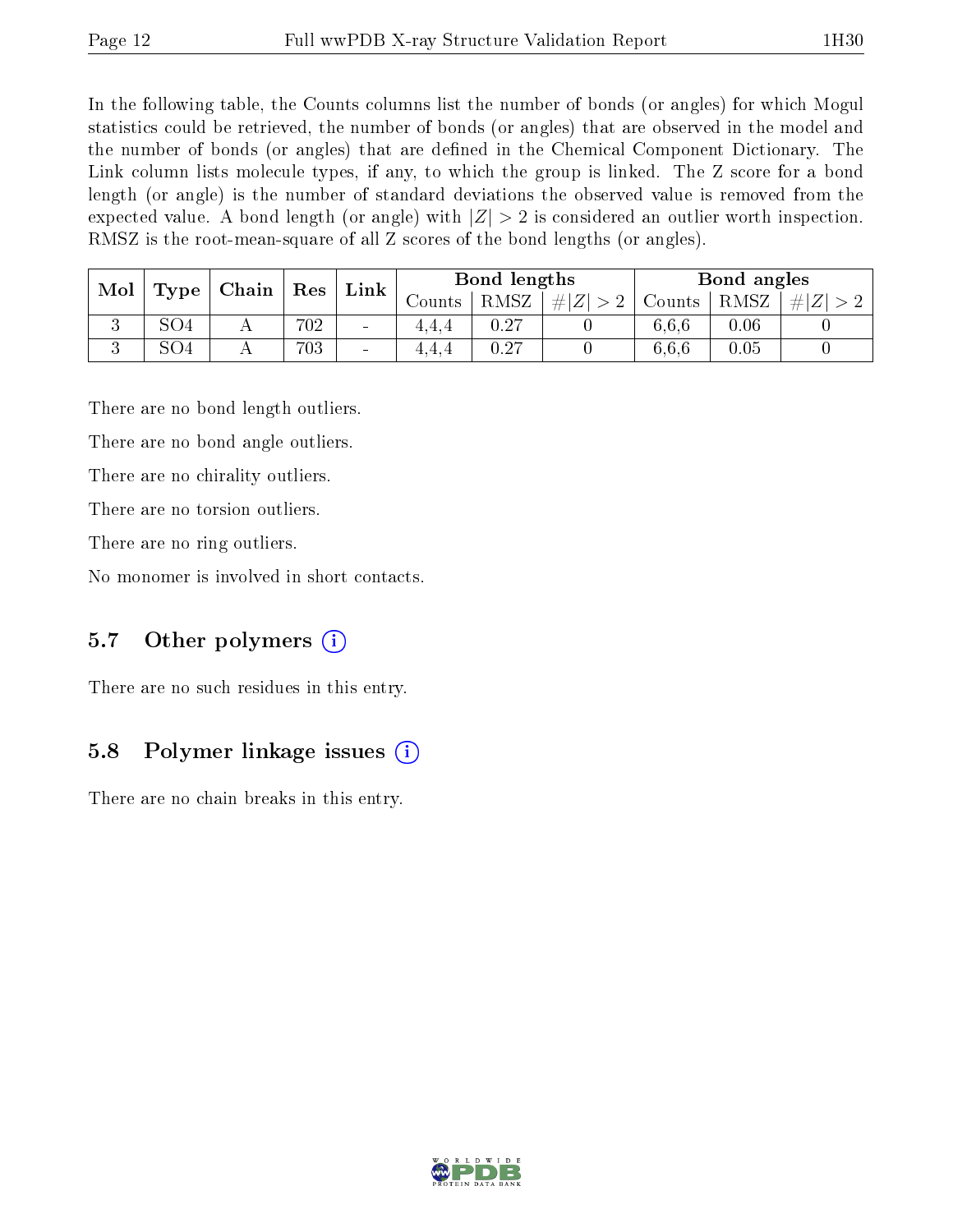# 6 Fit of model and data  $(i)$

## 6.1 Protein, DNA and RNA chains  $(i)$

In the following table, the column labelled  $#RSRZ> 2'$  contains the number (and percentage) of RSRZ outliers, followed by percent RSRZ outliers for the chain as percentile scores relative to all X-ray entries and entries of similar resolution. The OWAB column contains the minimum, median,  $95<sup>th</sup>$  percentile and maximum values of the occupancy-weighted average B-factor per residue. The column labelled ' $Q< 0.9$ ' lists the number of (and percentage) of residues with an average occupancy less than 0.9.

| Mol   Chain | Analysed      | $^{\circ}$ <rsrz> .</rsrz> | $\rm \#RSRZ{>}2$                          | $\vert$ OWAB( $\rm \AA^2$ ) $\vert$ Q<0.9 |  |
|-------------|---------------|----------------------------|-------------------------------------------|-------------------------------------------|--|
|             | 391/422 (92%) | 0.35                       | $\mid$ 47 (12%) 4 3 20, 35, 80, 94 1 (0%) |                                           |  |

All (47) RSRZ outliers are listed below:

| Mol            | $\overline{\text{Chain}}$ | Res              | Type                    | <b>RSRZ</b>      |
|----------------|---------------------------|------------------|-------------------------|------------------|
| $\mathbf{1}$   | $\overline{A}$            | 273              | <b>ASP</b>              | 7.6              |
| $\overline{1}$ | $\overline{A}$            | 371              | <b>GLY</b>              | $\overline{7.3}$ |
| $\overline{1}$ | $\overline{A}$            | $274\,$          | <b>MET</b>              | 6.5              |
| $\overline{1}$ | $\overline{A}$            | 416              | <b>LEU</b>              | $6.\overline{2}$ |
| $\overline{1}$ | $\overline{\rm A}$        | $\overline{542}$ | <b>TYR</b>              | $\overline{5.3}$ |
| $\overline{1}$ | $\overline{\rm A}$        | 414              | $AR\overline{G}$        | $\overline{5.0}$ |
| $\overline{1}$ | $\overline{A}$            | 494              | $\rm{ARG}$              | 4.9              |
| $\mathbf{1}$   | $\overline{A}$            | 266              | $\overline{\text{GLY}}$ | 4.8              |
| $\mathbf{1}$   | $\overline{A}$            | 272              | $\overline{\text{GLN}}$ | $4.3\,$          |
| $\overline{1}$ | $\overline{A}$            | 616              | $\overline{\rm{ARG}}$   | 4.2              |
| $\mathbf{1}$   | $\overline{A}$            | 315              | $\overline{\text{GLN}}$ | $4.\overline{1}$ |
| $\overline{1}$ | $\overline{\rm A}$        | $\overline{306}$ | $\overline{\text{VAL}}$ | $\overline{4.0}$ |
| $\overline{1}$ | $\overline{A}$            | 314              | LEU                     | 3.9              |
| $\overline{1}$ | $\overline{\rm A}$        | $\overline{504}$ | <b>THR</b>              | $\overline{3.7}$ |
| $\overline{1}$ | $\overline{A}$            | 270              | <b>LEU</b>              | $\overline{3.7}$ |
| $\overline{1}$ | $\overline{A}$            | 397              | $\rm{ARG}$              | $3.6\,$          |
| $\overline{1}$ | $\overline{\rm A}$        | 276              | <b>THR</b>              | $\overline{3.6}$ |
| $\overline{1}$ | $\overline{\rm A}$        | 363              | $\overline{\text{GLY}}$ | $\overline{3.5}$ |
| $\overline{1}$ | $\overline{A}$            | 275              | $\overline{\rm ASP}$    | $\overline{3.3}$ |
| $\overline{1}$ | $\overline{A}$            | 312              | $\overline{\text{LYS}}$ | $\overline{3.3}$ |
| $\overline{1}$ | $\overline{\rm A}$        | 418              | <b>HIS</b>              | $\overline{3.1}$ |
| $\mathbf{1}$   | $\overline{A}$            | 467              | $\overline{\rm{ARG}}$   | $\overline{3.1}$ |
| $\mathbf{1}$   | $\boldsymbol{A}$          | 316              | PRO                     | $\overline{3.1}$ |
| $\overline{1}$ | $\overline{A}$            | 678              | $\overline{ALA}$        | $\overline{3.1}$ |
| $\overline{1}$ | $\overline{\rm A}$        | 278              | $\overline{\text{GLU}}$ | $\overline{3.1}$ |
| $\mathbf{1}$   | A                         | 370              | <b>SER</b>              | 3.0              |
| $\overline{1}$ | $\overline{\rm A}$        | 292              | $\overline{\text{VAL}}$ | $\overline{3.0}$ |

Continued on next page...

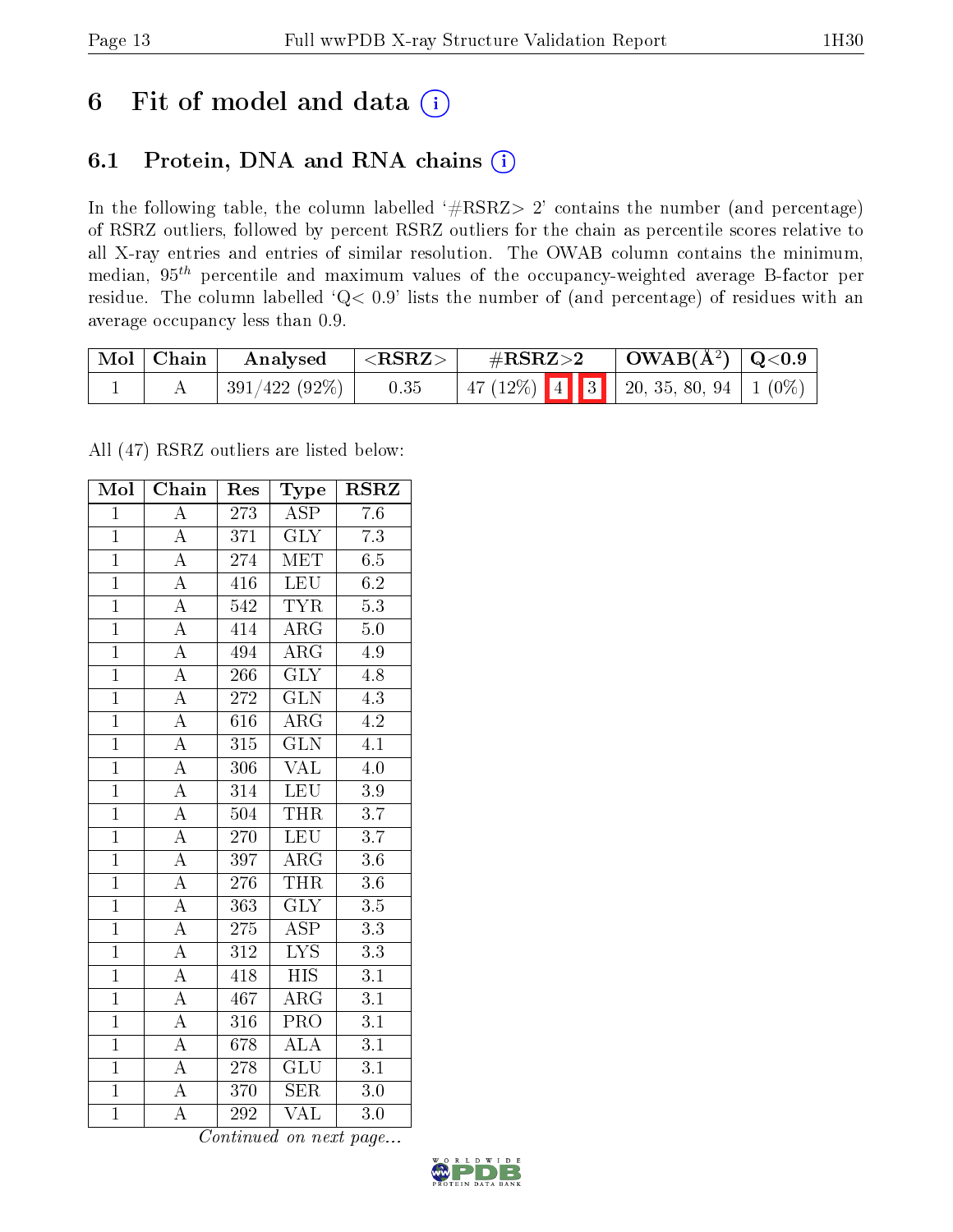| Mol            | Chain              | Res | Type        | <b>RSRZ</b> |
|----------------|--------------------|-----|-------------|-------------|
| $\mathbf{1}$   | А                  | 466 | <b>THR</b>  | 2.9         |
| $\mathbf{1}$   | A                  | 340 | <b>HIS</b>  | 2.9         |
| $\overline{1}$ | A                  | 412 | <b>PRO</b>  | 2.9         |
| $\mathbf{1}$   | $\mathbf{A}$       | 271 | SER         | 2.8         |
| $\overline{1}$ | $\overline{\rm A}$ | 413 | GLU         | 2.8         |
| $\mathbf{1}$   | $\boldsymbol{A}$   | 261 | <b>HIS</b>  | 2.7         |
| $\mathbf{1}$   | A                  | 299 | ${\rm ARG}$ | 2.7         |
| $\mathbf{1}$   | $\overline{\rm A}$ | 411 | <b>GLN</b>  | 2.7         |
| $\overline{1}$ | $\boldsymbol{A}$   | 549 | <b>LYS</b>  | 2.6         |
| $\mathbf{1}$   | A                  | 465 | <b>ASN</b>  | 2.6         |
| $\mathbf{1}$   | $\boldsymbol{A}$   | 388 | <b>ALA</b>  | 2.5         |
| $\overline{1}$ | A                  | 342 | ASP         | 2.4         |
| $\overline{1}$ | $\overline{\rm A}$ | 417 | TYR         | 2.4         |
| $\mathbf{1}$   | A                  | 464 | <b>VAL</b>  | 2.3         |
| $\overline{1}$ | $\overline{\rm A}$ | 263 | <b>ASP</b>  | 2.2         |
| $\overline{1}$ | $\boldsymbol{A}$   | 265 | $\rm{ARG}$  | 2.2         |
| $\overline{1}$ | $\overline{\rm A}$ | 288 | VAL         | 2.1         |
| $\mathbf{1}$   | A                  | 461 | THR         | 2.1         |
| $\mathbf{1}$   | A                  | 444 | <b>CYS</b>  | 2.1         |
| $\mathbf{1}$   | А                  | 264 | <b>GLY</b>  | 2.0         |

Continued from previous page...

### 6.2 Non-standard residues in protein, DNA, RNA chains (i)

There are no non-standard protein/DNA/RNA residues in this entry.

### 6.3 Carbohydrates (i)

There are no carbohydrates in this entry.

## 6.4 Ligands  $(i)$

In the following table, the Atoms column lists the number of modelled atoms in the group and the number defined in the chemical component dictionary. The B-factors column lists the minimum, median,  $95<sup>th</sup>$  percentile and maximum values of B factors of atoms in the group. The column labelled  $Q< 0.9$ ' lists the number of atoms with occupancy less than 0.9.

| Mol | Type | Chain | Res | Atoms                     | $_{\rm RSCC}$ | $_{\rm RSR}$ | $B\text{-factors}(\AA^2)$ | $\mathrm{O}{<}0.9$ |
|-----|------|-------|-----|---------------------------|---------------|--------------|---------------------------|--------------------|
|     | 804  |       | 702 | 45<br>5.                  | 0.85          |              | 82,82,85,85               |                    |
|     | 804  |       | 703 | $5^{\circ}$<br>$\sqrt{5}$ | 0.90          | 0.17         | 99,99,100,100             |                    |
|     |      |       | 701 |                           | 0.99          | 0.16         | 26, 26, 26, 26            |                    |